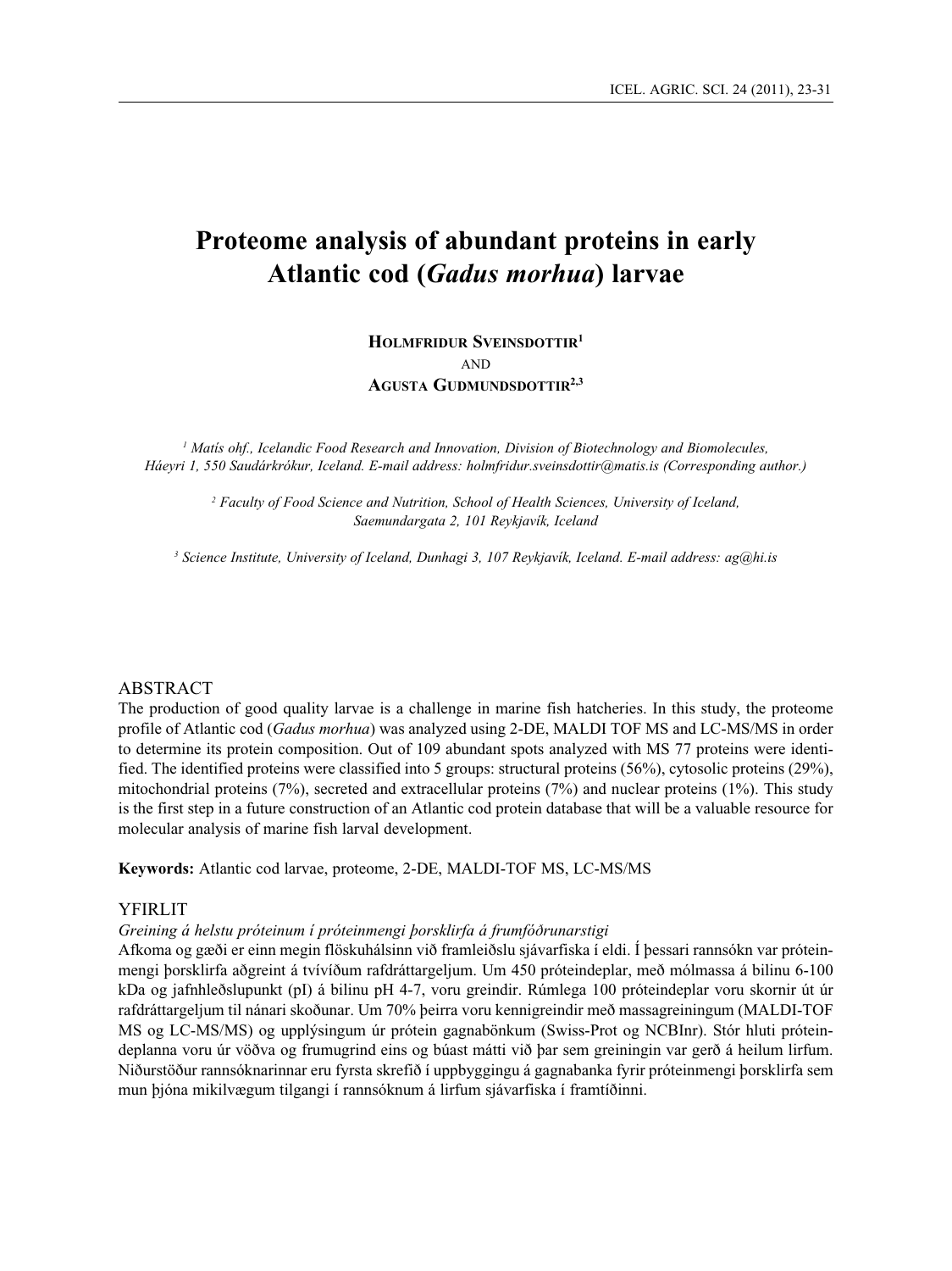### INTRODUCTION

The production of good quality larvae is a challenge in marine fish hatcheries. Several environmental factors can interfere with the protein expression of larvae affecting larval quality, like growth and survival rate.

Proteome analysis allows us to examine the effects of environmental and nutritional factors on larval global protein expression and posttranslational modifications (PTMs) (Tyers & Mann 2003), all important information for controlling factors influencing the aptitude to continue a normal development through to adult stages.

The methodology used for proteome analysis is based on protein extraction from a whole organism or tissue. The proteins are then separated by two-dimensional gel electrophoresis (2-DE) according to their isoelectric point (pI) and molecular mass, yielding a 2-D map of the proteome (Görg et al. 2004). Depending on the gel size and pH gradient used, the 2-DE is capable of resolving thousands of proteins simultaneously (~2000 proteins routinely) and can be used to detect and quantify protein amounts of less than one ng per spot (Görg et al. 2004). Furthermore, it delivers a 2-D map of intact proteins, which can reflect changes in the protein expression level, isoforms or PTMs. For an exact protein identification, protein spots of interest (e.g. up- or down-regulated proteins) are excised from the 2-D gel, digested into fragments by specific proteases and then identified using mass spectrometry (MS) and database mining (Aebersold & Mann 2003).

Only a few proteome analysis studies on early developmental stages of fish have been published. Three of these studies have focused on the larval proteome of Atlantic cod (*Gadus morhua* Linneaaus) (Sveinsdóttir et al. 2008, 2009, Sveinsdóttir & Gudmundsdóttir 2010) while others are on the embryonic proteome of zebrafish (*Danio rerio* Hamilton) (Tay et al. 2006, Lucitt et al. 2008).

Here we report the proteome map of early cod larvae at the age of 6 days post hatch (dph) prepared by 2-DE and MS analysis. This provides a basic overview of abundant proteins in early cod larvae for designing further proteomics studies with diverse purposes, including changes in protein expression in response to different environmental factors.

### MATERIALS AND METHODS

#### *Fish larvae*

Atlantic cod larvae at age 6 dph were obtained from the Marine Research Institute at Stadur near Grindavík, Iceland, a commercial production unit for cod hatchery. Details of egg incubation and larvae rearing conditions at the Marine Research Institute at Stadur have been published in Steinarsson & Björnsson (1999). At day 6 ph larval samples for proteome analysis were collected prior to morning feeding. The larvae were rinsed thoroughly with distilled water and quickly frozen in liquid nitrogen. Samples were collected from four 150 L silos.

### *Protein extraction*

Total protein extracts were performed from pooled larval samples (10 larvae per sample) as described by Sveinsdóttir et al. (2008). Four replicates were done for each larval group to ensure reproducibility.

### *Analysis of fish proteins by 2-dimensional gel electrophoresis*

Proteins were analyzed by 2-DE on mediumformat 2-D gels (11 cm immobilized pH 4-7 gradient gel strips, IPG gel strips (BioRad, Hemel Hempstead, UK)). To determine appropriate loading for the gels, aliquots of the fish proteins were analyzed by one-dimensional (1D) SDS PAGE. Subsequent gel loading was determined based on the intensity of the stained 1D profile; typically 500 µg of protein were loaded to a 2-D gel. The 2-D gels were processed according to Sveinsdóttir et al. (2008). The resolved proteins were detected using a modified Coomassie Colloidal Blue G250 staining (Cash 1995). After staining the gels were scanned with a Personal Densitometer S1 (Molecular Dynamics, Sunnyvale, USA) and transferred as 12 bit images at a res-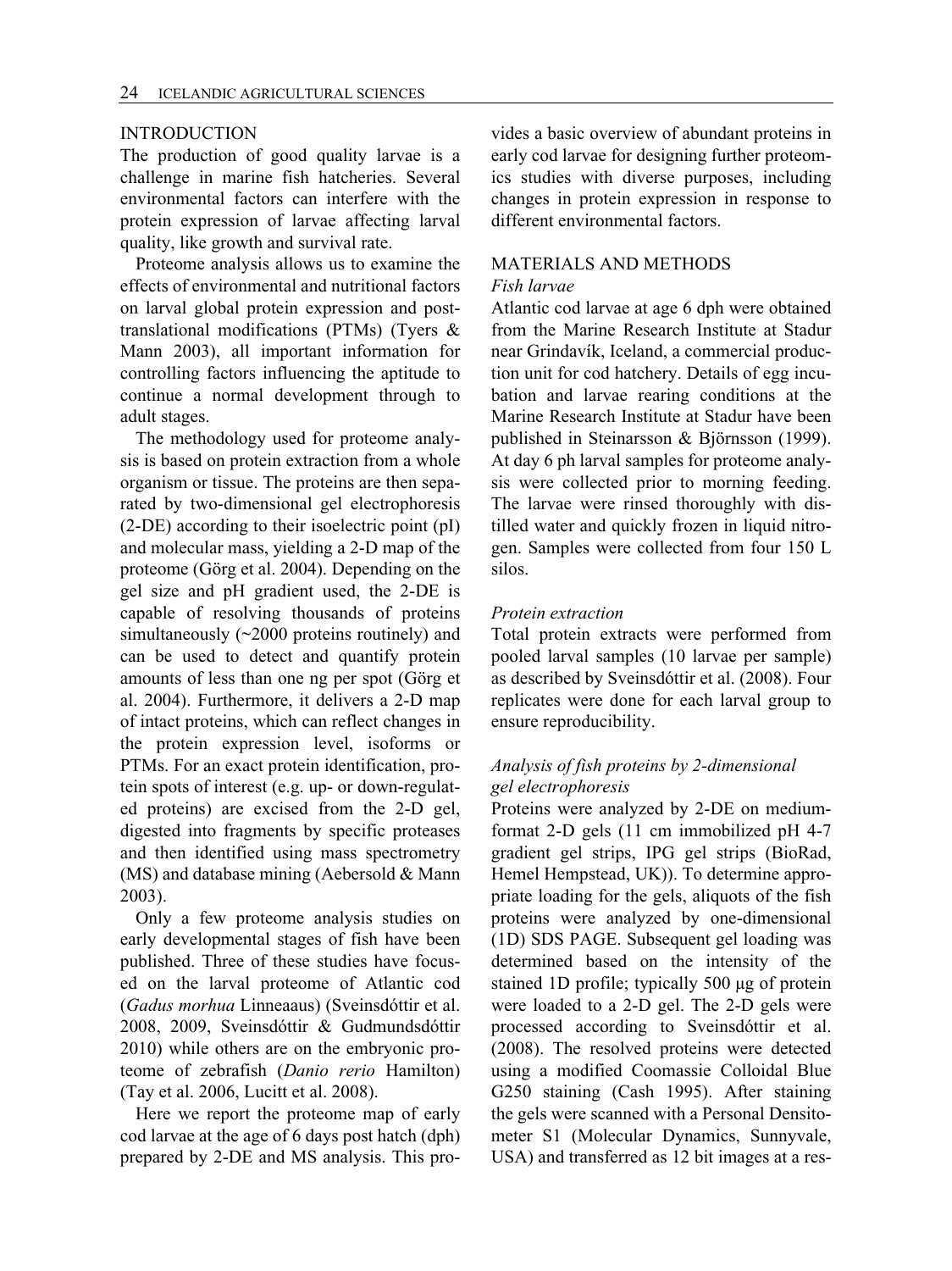

**Figure 1**. 2-D map of cod larval proteins. A total larval protein extract was prepared from early larvae at the age of 6 dph. The first dimension was performed by IEF on pH 4-7 lineal IPG strips, the second dimension on a 12% SDS-PAGE gels, and the proteins were visualized by Coomassie colloidal blue G250. The indicated spots were identified by MALDI-TOF MS and LC-MS/MS. The y-axis indicates the molecular weight (MW) and the x-axis shows the isoelectric point (pI).

olution of 50 µm to Progenesis PG200 2006 (NonLinear Dynamics, Newcastle upon Tyne, UK).

#### *Image analysis of 2-D protein profiles*

All image analysis was carried out using the Progenesis PG200 2006 software. Spots were detected using a combination of in-built computer routines and minimal manual editing to remove artifacts. A protein profile from L2 gel was selected as the basis for the construction of a reference gel, against which the remaining protein profiles (L1, L3 and L4) were matched using built-in software routines.

Each spot within the reference protein profile was assigned a spot number, which was used in the subsequent description to refer to individual spots. Spot abundance, pI's and molecular weights were assigned to all spots. The spot volume is the sum of pixel intensities within the boundary of that spot. Following removal of background, the spot volume was normalized to the total protein detected for each protein profile. The normalized spot volume is referred to as abundance. The pI's of the proteins were calculated from the pH gradient of the IPG gel using the manufacturer's data. Molecular weights were determined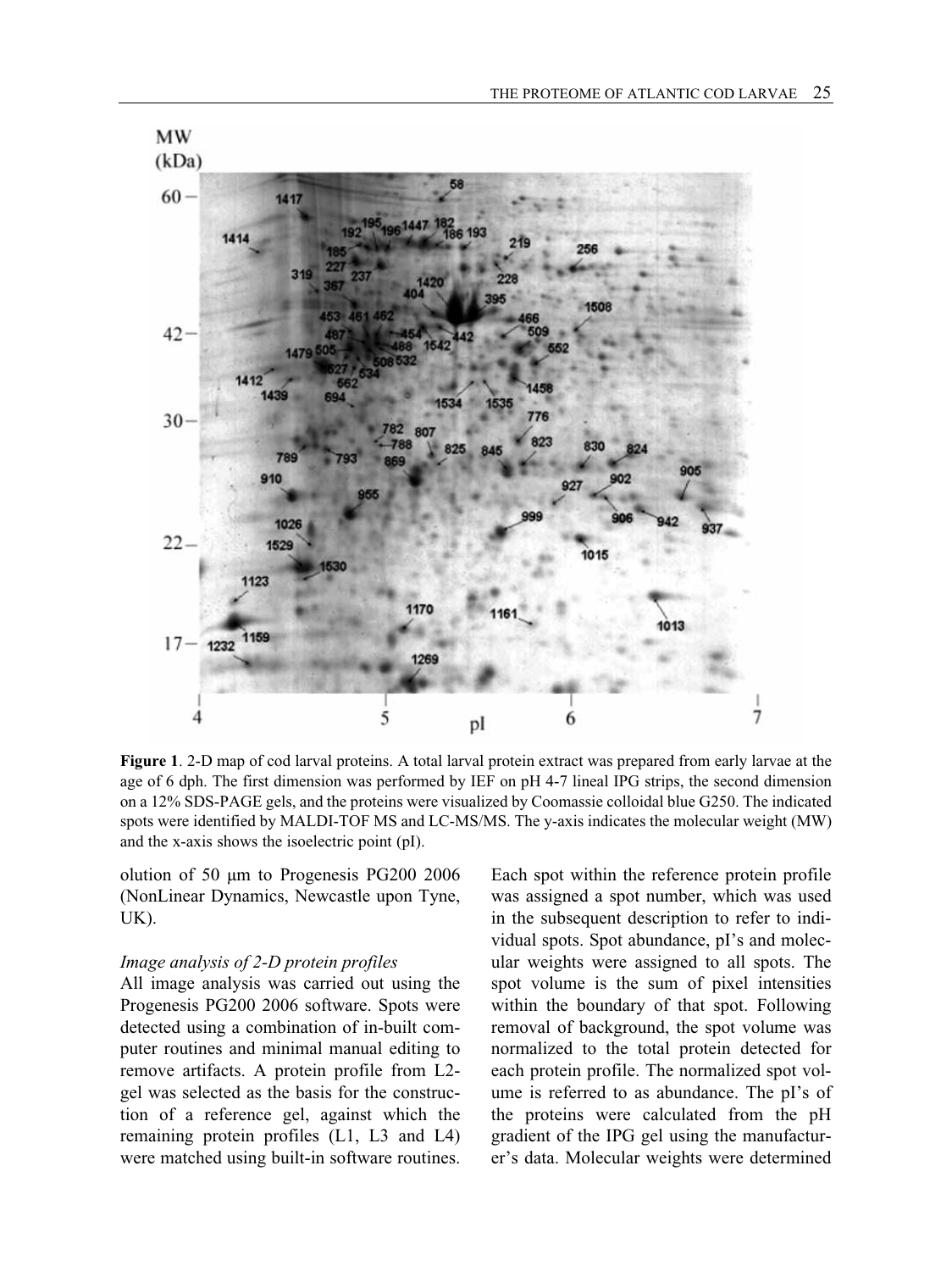by co-electrophoresis with proteins of known molecular masses.

Average gel for the larval proteome was derived from four replicates (L1-L4); spots were excluded if they were absent from one or more of the replicate larval proteomes. Spots in the average gels with a normalized spot vol $ume \geq 0.15$  were assigned as highly abundant spots.

## *Protein identification by peptide mass fingerprinting (PMF) and peptide fragment fingerprinting (PFF)*

Proteins of interest (spots with normalized spot volume  $\geq 0.15$ ) were excised from the stained gels and subjected to in-gel digestion as previously described in Sveinsdóttir et al. (2008). In short, a Voyager-DE STR MALDI-TOF mass spectrometer (Applied Biosystems, CA, USA) was used to analyze the tryptic digested peptides. The analysis was done in the reflectiondelayed extraction mode. The initial calibration of the spectra was carried out using tryptic-digestion autolysis peptides.

Protein identification was performed using the Mascot search engine (http://www.matrixscience.com). NCBInr (http://www.ncbi.nlm. nih.gov) and Swiss-Prot (http://www.expasy. org/sprot/) databases were selected as the primary databases to be searched. Mascot search parameters were as follows: maximum allowed error of peptide mass 50-150 ppm, maximal number of missed cleavage was 1, carboxiamidomethylation of cysteine and oxidation of methionine allowed. The searches were taxonomically restricted to *Actinopterygii* (rayfinned fishes).

Protein spots not unambiguously identified by peptide mass fingerprinting (PMF) were further examined by LC-MS/MS fragmentation (Sveinsdóttir & Gudmundsdóttir 2010).

For both MS methods, the presence of 2 matching peptides was the minimal requirement for an identity assignment. The automatically identified proteins were checked individually.

## RESULTS AND DISCUSSION

*Analysis of the larval 2-D protein profile*

The number of protein spots in the cod larval proteome, analyzed on the 2-DE gels after editing, was on average  $450.75 \pm 28.61$  (mean  $\pm$  SEM). A total of 450 proteins is only a small fraction of all the proteins expressed in eukaryotic cells. The proteins detected were readily dissolved and expressed at a high level in the cell with a molecular weight between 7–100 kDa and pI's between pH 4 and 7. The major problem concerning proteome analysis from an un-fractionated sample, as in the current study, lies in the highly dynamic range of protein abundance, as well as the diversity of proteins with respect to their molecular weight, pI and solubility (Görg et al. 2004). Hence, 2-DE analysis of unfractionated tissue samples is constrained to analysis of the most abundant proteins.

### *Identification of protein spots by mass spectrometry*

A total of 109 protein spots were selected for identification by PMF or PPF based on their abundance. The localizations of these spots on the larval 2-D protein profile are shown in Figure 1. A total of 77 protein spots (identification rate of 71%) were identified. The results of the MALDI-TOF MS and LC-MS/MS analyses are summarized in Table 1. Thirty-two protein spots could not be identified. Attaining a high identification rate is problematic in fish proteomics due to the relative paucity of available protein sequence data for these animals. However, it is of great importance to increase knowledge in this field, especially for species of commercial importance like the Atlantic cod. Currently, (March, 2011) there are 2,086 nucleotide sequences and 2,217 protein sequences identified from the Atlantic cod (http://www.ncbi.nlm.nih.gov/Taxonomy/taxonomyhome.html/). This level of identification is also reflected in the Mascot search results as only 17 proteins (22%) of the identified cod larval proteins match to protein sequences originating from cod.

Among the abundant identified proteins in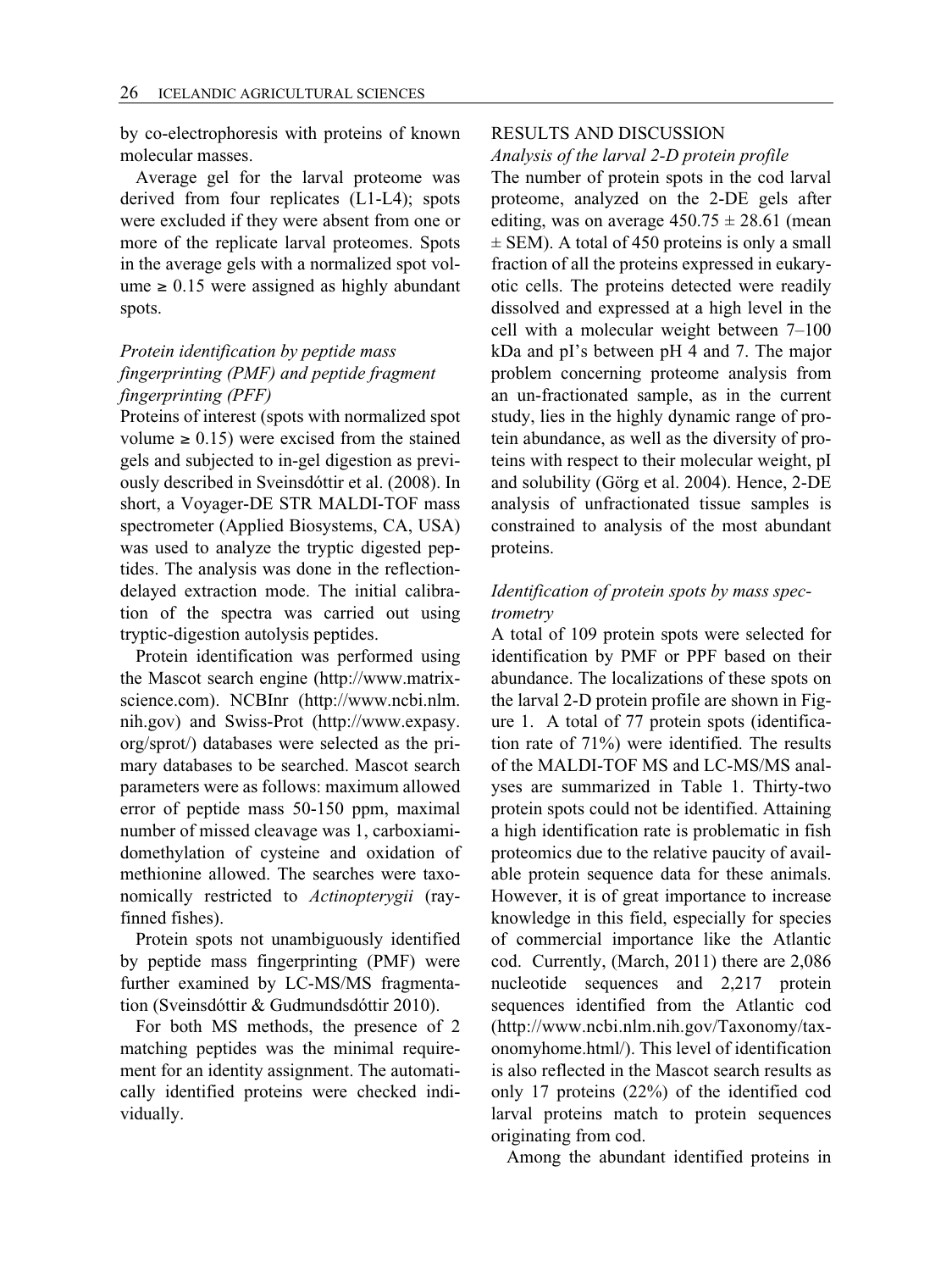early cod larvae, 50 proteins were expressed as multiple spots, demonstrating that they are isoforms. This is in accordance with results in other proteomics studies (Sveinsdóttir et al. 2008, 2009, Sveinsdóttir & Gudmundsdóttir 2010, Ziv et al. 2008). Detection of isoforms has been considered to be one of the greatest strengths of proteome analysis based on 2-DE. Cellular response mechanisms are largely limited to post-transcriptional and post-translational processes resulting in differential expression of protein isoforms. Thus, proteome analysis is an important addition to studies based on mRNA detection to increase understanding of the cellular responses to environmental stimuli.

The identified cod larval proteins were divided into 5 groups involving structural proteins (44/77 - 56%), cytosolic proteins (22/77 - 29%), mitochondrial proteins (5/77 - 7%), secreted and extracellular proteins (5/77 - 7%), and nuclear proteins  $(1/77 - 1\%)$ .

### *Structural proteins*

Actins were the most predominant proteins among the cytoskeletal proteins, accounting for 25% of the identified proteins of the early larval proteome. Ten protein spots were identified as muscle  $\alpha$ -actin, of which 7 originated from Atlantic cod. Most of the larval proteins up-regulated upon probiotic bacteria treatment were found to be muscle  $\alpha$ -actin, indicating an enhanced development of treated larvae (Sveinsdóttir et al. 2009).

Other predominant protein spots corresponding to structural proteins were myosin, tubulins and keratins. Nine protein spots were identified as type II keratin originating from gilthead sea bream (*Sparus aurata*) and one spot as cytokeratin type I from zebrafish enveloping layer. Proteome analysis of two age groups of cod larvae showed that type II keratin is more predominant in larvae at the beginning of first feeding and type I is found in higher amounts in older larvae (Sveinsdóttir et al. 2008), indicating a developmental stage-specific expression of these proteins.

### *Cytosolic proteins*

Another important group of larval proteins identified in the present study were cytosolic proteins involved in stress response, energy production and metabolism. Two protein spots were identified as the 70-kdalton (kDa) heat shock cognate protein (HSC70). HSC70 is expressed in high amounts in fish skeletal muscle where it has been related to muscle growth (Park et al. 2001). A proteome analysis of cod larvae revealed a developmental stagespecific expression of HSC70 (Sveinsdóttir et al. 2008). Two protein spots were found to be most similar to the mitogen-activated protein kinase p38 (MAPK p38), a protein that is related to immune response. A down-regulation of MAPK p38 was observed in early cod larvae after treatment with probiotic bacteria (Sveinsdóttir et al. 2009). Creatine kinase  $(CK)$  and the vacuolar-type of H<sup>+</sup>-transporting ATPase (V-type H+ -ATPase) are cytosolic enzymes involved in energy metabolism. Expression of these enzymes was affected by treatment with fish hydrolysates during the first feeding stage of cod larvae (Sveinsdóttir & Gudmundsdóttir 2010), indicating a role in the response to this environmental stimulus. In the same study a down-regulation of tyrosine 3-monooxygenase/tryptophan activation protein β-polypeptide (YWHAß) was observed, a protein that has only been detected in early cod larvae (Sveinsdóttir et al. 2008). Other identified cytosolic proteins in the larval proteome included oxygen-carrying proteins such as cytoglobin and myoglobin. Parvalbumin, a calcium binding albumin protein having a role in muscle relaxation, prohibitin, an anti-proliferative protein that inhibits DNA synthesis and Histamine N-methyltransferase (HMT) that can be related to immune response as it plays a crucial role in the inactivation of histamine (Tahara et al. 2000), were also found. Enolase and glycerol-3-phosphatase dehydrogenase (GPDH) were among identified proteins of the larval proteome. Enolase is a part of the glycolytic pathway and it is considered to be a useful marker in the study of differentiation and pathological alteration. It has been shown that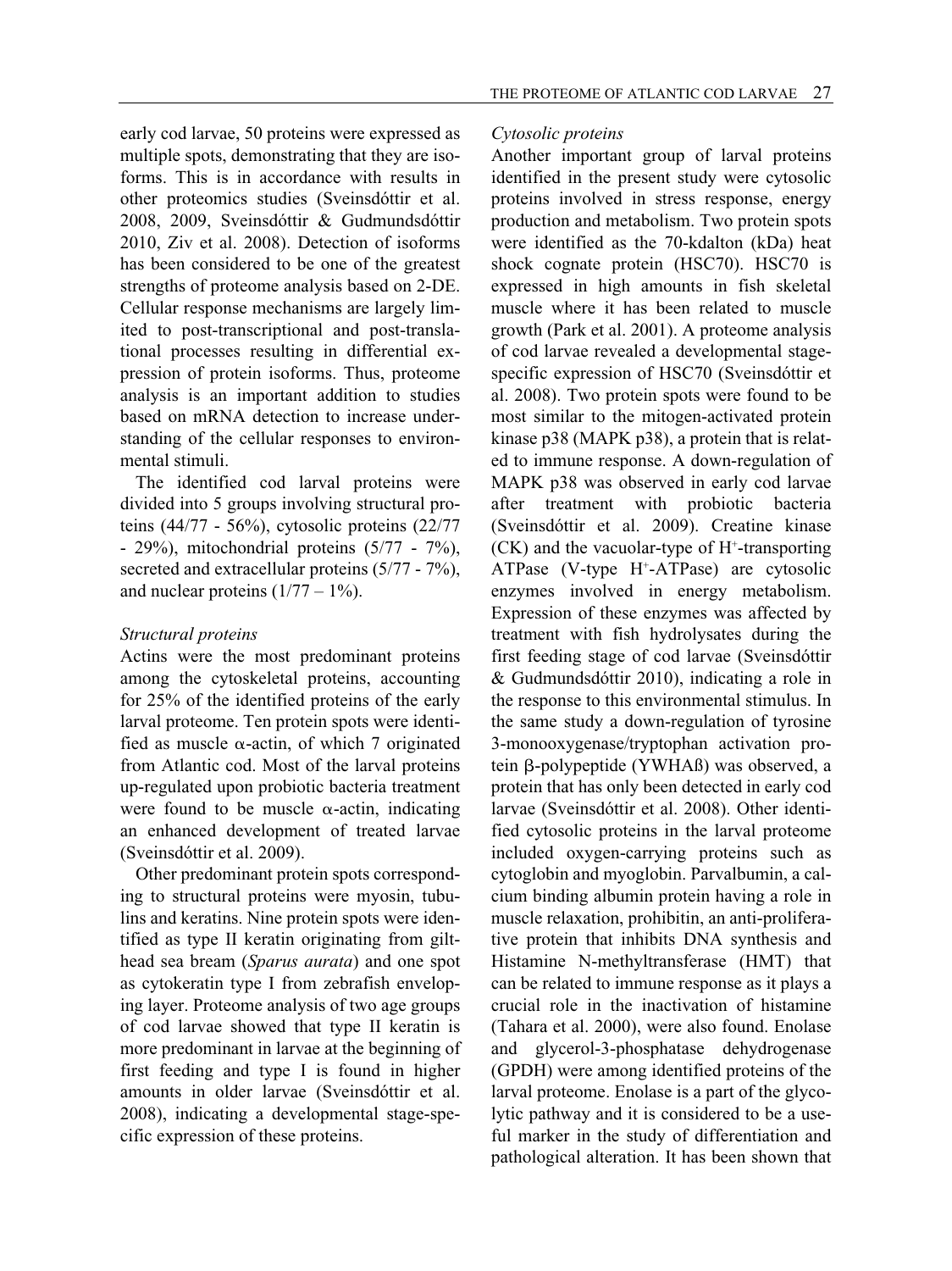| <b>Spot</b>                  | Accession |                               |                       | MW/pI <sup>1</sup>                   | MW/pI     |                  | <b>SC</b>         |                  |  |  |  |
|------------------------------|-----------|-------------------------------|-----------------------|--------------------------------------|-----------|------------------|-------------------|------------------|--|--|--|
| no.                          | no.       | <b>Protein identification</b> | <b>Species</b>        | Theoretical Observed PM <sup>2</sup> |           |                  | $(\frac{0}{0})^3$ | <b>MS</b> method |  |  |  |
| <b>Cytoskeletal proteins</b> |           |                               |                       |                                      |           |                  |                   |                  |  |  |  |
| 505                          | Q4QY72    | Type II keratin               | Sparus aurata         | 38.6/4.89                            | 38.7/4.95 | 14               | 27                | LC-MS/MS         |  |  |  |
| 462                          | Q4QY72    | Type II keratin               | Sparus aurata         | 38.6/4.89                            | 40.4/5.10 | 5                | 16                | LC-MS/MS         |  |  |  |
| 508                          | Q4QY72    | Type II keratin               | Sparus aurata         | 38.6/4.89                            | 39.2/5.04 | $\boldsymbol{9}$ | 28                | <b>MALDI-TOF</b> |  |  |  |
| 488                          | Q4QY72    | Type II keratin               | Sparus aurata         | 38.6/4.89                            | 39.3/5.18 | 9                | 28                | <b>MALDI-TOF</b> |  |  |  |
| 487                          | Q4QY72    | Type II keratin               | Sparus aurata         | 38.6/4.89                            | 40.0/5.12 | 6                | 15                | LC-MS/MS         |  |  |  |
| 453                          | Q4QY72    | Type II keratin               | Sparus aurata         | 38.6/4.89                            | 40.0/5.12 | 6                | 15                | LC-MS/MS         |  |  |  |
| 534                          | Q4QY72    | Type II keratin               | Sparus aurata         | 38.6/4.89                            | 37.9/5.00 | 12               | 25                | LC-MS/MS         |  |  |  |
| 562                          | Q4QY72    | Type II keratin               | Sparus aurata         | 38.6/4.89                            | 37.7/5.07 | 8                | 21                | LC-MS/MS         |  |  |  |
| 694                          | Q4QY72    | Type II keratin               | Sparus aurata         | 38.6/4.89                            | 32.1/5.04 | 10               | 22                | LC-MS/MS         |  |  |  |
| 532                          | Q6P0E4    | Type I cytokeratin            | Danio rerio           | 46.7/5.13                            | 37.5/5.13 | $\tau$           | $\tau$            | LC/MS-MS         |  |  |  |
| 193                          | P30436    | Tubulin $\alpha$ chain        | Oncorhynchus keta     | 50.0/4.92                            | 52.3/5.51 | 12               | 29                | <b>MALDI-TOF</b> |  |  |  |
| 1447                         | P30436    | Tubulin $\alpha$ chain        | Oncorhynchus keta     | 50.0/4.92                            | 53.8/5.25 | 16               | 35                | <b>MALDI-TOF</b> |  |  |  |
| 182                          | Q6P5N0    | Tubulin, $\alpha$ 8 like 2    | Danio rerio           | 50.8/4.97                            | 54.2/5.33 | 17               | 40                | LC/MS-MS         |  |  |  |
| 195                          | Q9PUG4    | $\beta$ -2 tubulin            | Gadus morhua          | 50.0/4.71                            | 52.9/5.19 | 11               | 35                | LC-MS/MS         |  |  |  |
| 186                          | Q9PUG4    | $\beta$ -2 tubulin            | Gadus morhua          | 50.0/4.71                            | 52.5/5.38 | 35               | 58                | LC-MS/MS         |  |  |  |
| 1414                         | Q9PUG4    | $\beta$ -2 tubulin            | Gadus morhua          | 50.0/4.71                            | 51.5/4.42 | 13               | 23                | <b>MALDI-TOF</b> |  |  |  |
| 196                          | Q9PUG4    | $\beta$ -2 tubulin            | Gadus morhua          | 50.0/4.71                            | 52.5/5.15 | 13               | 23                | <b>MALDI-TOF</b> |  |  |  |
| 185                          | Q9PUG5    | $\beta$ -2 tubulin            | Gadus morhua          | 50.0/4.71                            | 52.5/5.00 | 38               | 60                | LC-MS/MS         |  |  |  |
| 192                          | Q9PUG4    | $\beta$ -2 tubulin            | Gadus morhua          | 50.0/4.71                            | 51.6/5.05 | 18               | 43                | MALDI-TOF        |  |  |  |
| 1458                         | Q91037    | Actin (Fragment)              | Gadus morhua          | 37.3/5.25                            | 36.3/5.81 | 6                | 19                | MALDI-TOF        |  |  |  |
| 845                          | B4ZYS5    | $\beta$ -actin (Fragment)     | Oreochromis aureus    | 15.7/6.92                            | 28.2/5.77 | $\boldsymbol{9}$ | 44                | <b>MALDI-TOF</b> |  |  |  |
| 1542                         | Q802U0    | <b>B</b> actin                | Dicentrarchus labrax  | 42.1/5.29                            | 41.9/5.32 | $\tau$           | 27                | <b>MALDI-TOF</b> |  |  |  |
| 454                          | P53486    | Actin, cytoplasmic            | Fugu rubripes         | 42.0/5.30                            | 40.8/5.16 | 12               | 37                | LC/MS-MS         |  |  |  |
| 442                          | P53486    | Actin, cytoplasmic            | Fugu rubripes         | 42.0/5.30                            | 40.9/5.30 | 20               | 42                | LC-MS/MS         |  |  |  |
| 782                          | P53486    | Actin, cytoplasmic            | Fugu rubripes         | 42.0/5.30                            | 29.9/5.17 | 2                | 5                 | LC-MS/MS         |  |  |  |
| 1534                         | P68142    | Actin, cytoplasmic            | Fugu rubripes         | 42.1/5.30                            | 34.7/5.69 | $\boldsymbol{9}$ | 29                | <b>MALDI-TOF</b> |  |  |  |
| 1161                         | Q0EDA7    | $\beta$ – actin               | Pagrus major          | 14.0/5.81                            | 17.5/6.00 | $\overline{2}$   | 21                | LC-MS/MS         |  |  |  |
| 395                          | Q78AY8    | Muscle $\alpha$ -actin        | Gadus morhua          | 42.3/5.23                            | 43.6/5.57 | 13               | 28                | MALDI-TOF        |  |  |  |
| 509                          | Q78AY8    | Muscle $\alpha$ -actin        | Gadus morhua          | 42.3/5.23                            | 39.5/5.83 | 11               | 31                | <b>MALDI-TOF</b> |  |  |  |
| 404                          | Q78AY8    | Muscle $\alpha$ -actin        | Gadus morhua          | 42.3/5.23                            | 43.6/5.38 | 14               | 38                | <b>MALDI-TOF</b> |  |  |  |
| 776                          | Q78AY8    | Muscle $\alpha$ -actin        | Gadus morhua          | 42.3/5.23                            | 29.9/5.91 | 18               | 46                | LC-MS/MS         |  |  |  |
| 825                          | Q78AY8    | Muscle $\alpha$ -actin        | Gadus morhua          | 42.3/5.23                            | 28.2/5.39 | 10               | 33                | LC-MS/MS         |  |  |  |
| 927                          | Q78AY8    | Muscle $\alpha$ -actin        | Gadus morhua          | 42.3/5.23                            | 25.1/6.09 | 14               | 30                | LC-MS/MS         |  |  |  |
| 1535                         | Q78AY8    | Muscle $\alpha$ -actin        | Gadus morhua          | 42.3/5.23                            | 34.2/5.79 | 20               | 39                | LC-MS/MS         |  |  |  |
| 461                          | P49056    | Muscle $\alpha$ –actin        | Carassius auratus     | 42.3/5.23                            | 40.1/5.12 | 29               | 60                | LC/MS-MS         |  |  |  |
| 1420                         | Q9PTJ5    | Muscle $\alpha$ –actin        | Sparus aurata         | 42.2/5.28                            | 43.6/5.57 | 9                | 27                | <b>MALDI-TOF</b> |  |  |  |
| 1508                         | P53482    | Muscle B, $\alpha$ -actin     | Fugu rubripes         | 42.3/5.22                            | 42.9/6.11 | 13               | 41                | MALDI-TOF        |  |  |  |
| 1479                         | P84335    | Tropomyosin-1                 | Lıza aurata           | 32.8/4.69                            | 36.5/4.80 | $\boldsymbol{9}$ | 26                | MALDI-TOF        |  |  |  |
| 1529                         | O93409    | Myosin, light chain           | Danio rerio           | 19.0/4.68                            | 20.6/4.68 | 9                | 50                | MALDI-TOF        |  |  |  |
| 1159                         | Q9IB38    | Myosin light chain            | Thunnus thynnus       | 18.5/4.38                            | 18.6/4.35 | 6                | 26                | MALDI-TOF        |  |  |  |
| 955                          | Q9IB19    | Myosin light chain            | Theragra chalcogramma | 21.4/4.70                            | 24.8/4.94 | 10               | 42                | MALDI-TOF        |  |  |  |
| 1026                         | Q9IB19    | Myosin light chain            | Theragra chalcogramma | 21.4/4.70                            | 21.2/4.78 | 5                | 34                | LC-MS/MS         |  |  |  |
| 905                          | B1MUD4    | Crystallin β-A2               | Dissostichus mawsoni  | 23.7/6.00                            | 26.6/6.70 | 11               | 30                | LC-MS/MS         |  |  |  |
| 1013                         | Q6DG28    | Crystallin β-B1               | Danio rerio           | 27.3/6.44                            | 19.7/6.56 | $\overline{2}$   | 10                | $LC-MS/MS$       |  |  |  |
|                              |           | <b>Cytosolic proteins</b>     |                       |                                      |           |                  |                   |                  |  |  |  |
| 256                          | Q6PC12    | Enolase                       | Danio rerio           | 47.4/6.20                            | 49.8/6.10 | 12               | 25                | <b>MALDI-TOF</b> |  |  |  |
| 466                          | Q6DC37    | HMT                           | Danio rerio           | 33.9/5.14                            | 40.7/6.74 | 5                | 22                | MALDI-TOF        |  |  |  |
| 552                          | Q6GUQ0    | <b>GDPH</b>                   | Gadus morhua          | 38.7/5.47                            | 38.2/5.91 | 10               | 37                | LC-MS/MS         |  |  |  |
| 1439                         | Q6P102    | YWHAß                         | Danio rerio           | 28.0/4.71                            | 35.5/4.60 | 2                | 10                | LC-MS/MS         |  |  |  |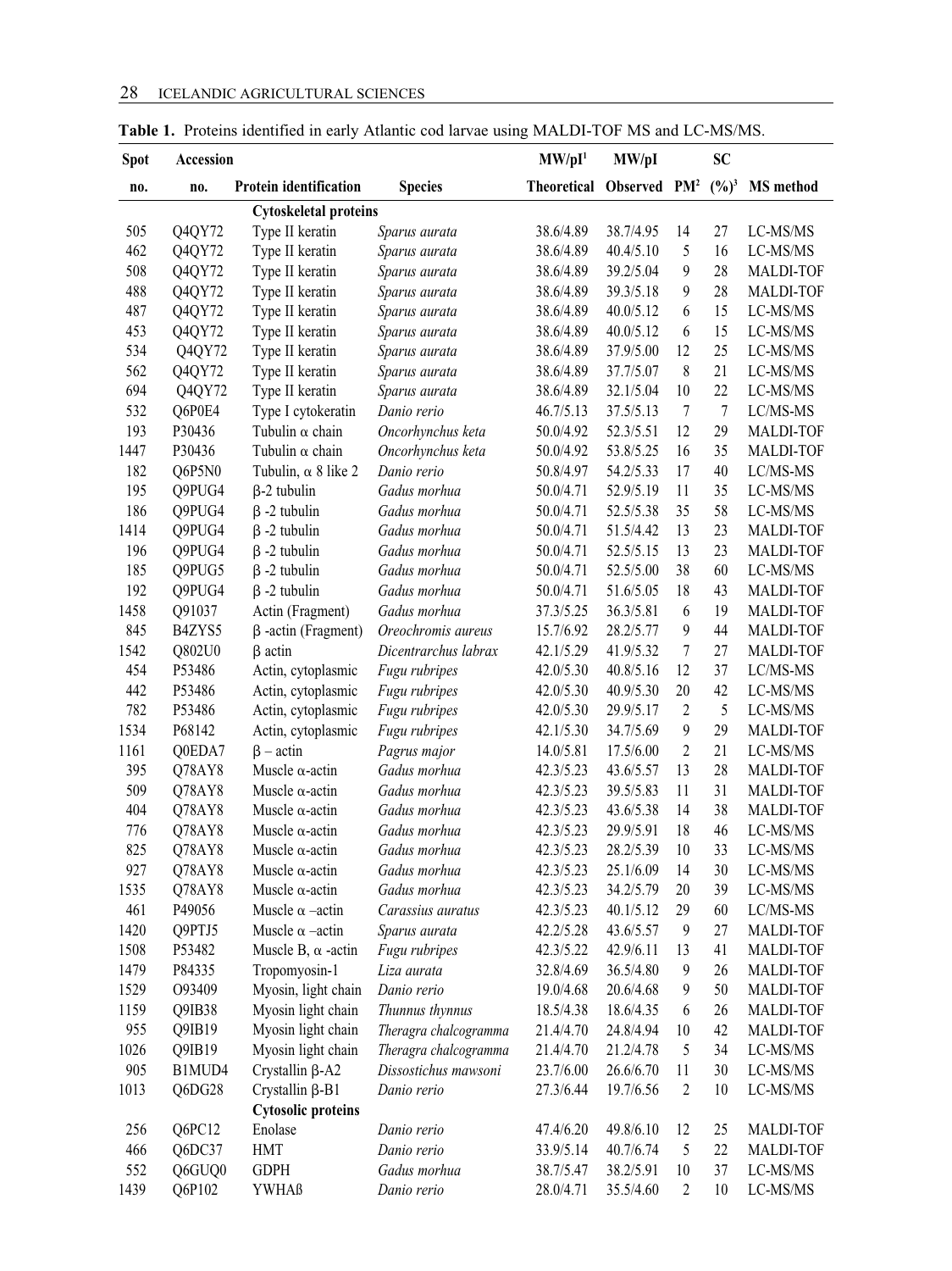| <b>Spot</b> | Accession |                                               |                           | MW/pI <sup>1</sup> | MW/pI     |                | <b>SC</b>         |                          |
|-------------|-----------|-----------------------------------------------|---------------------------|--------------------|-----------|----------------|-------------------|--------------------------|
| no.         | no.       | Protein identification                        | <b>Species</b>            | Theoretical        | Observed  | $PM^2$         | $(\frac{0}{0})^3$ | <b>MS</b> method         |
| 1412        | Q6P102    | <b>YWHAß</b>                                  | Danio rerio               | 27.7/4.71          | 35.9/4.53 | $\overline{4}$ | 11                | LC-MS/MS                 |
| 367         | Q8UWM8    | HSC70                                         | Xiphophorus maculatus     | 70.9/5.44          | 43.7/4.97 | 11             | 18                | MALDI-TOF                |
| 58          | P08108    | HSC70                                         | Oncorhynchus mykiss       | 71.3/5.24          | 61.5/5.41 | 3              | 22                | LC-MS/MS                 |
| 942         | A7XA06    | Creatine kinase                               | Gadus morhua              | 27.4/6.63          | 24.6/6.51 | 12             | 27                | LC-MS/MS                 |
| 902         | A7X9Z6    | Creatine kinase                               | Hippoglossus hippoglossus | 27.5/6.86          | 25.6/6.33 | $\overline{4}$ | 10                | LC-MS/MS                 |
| 906         | Q7T1J2    | Creatine kinase                               | Chaenocephalus aceratus   | 42.9/6.40          | 26.6/6.30 | 3              | $\,8\,$           | LC-MS/MS                 |
| 1170        | Q9DGE1    | MAPK p38                                      | Danio rerio               | 40.1/6.36          | 17.7/5.23 | 5              | 18                | <b>MALDI-TOF</b>         |
| 1123        | Q9DGE1    | MAPK p38                                      | Danio rerio               | 40.1/6.36          | 19.1/4.35 | 5              | 18                | MALDI-TOF                |
| 824         | Q7ZV03    | Vacuolar protein                              | Danio rerio               | 38.7/6.20          | 29.0/6.33 | 5              | 23                | <b>MALDI-TOF</b>         |
| 869         | Q5EAQ1    | MIF4G domain-                                 | Danio rerio               | 26.0/5.08          | 28.5/5.19 | $\overline{c}$ | 28                | MALDI-TOF                |
|             |           | containing protein                            |                           |                    |           |                |                   |                          |
| 219         | Q9PUK7    | V-type H <sup>+</sup> -ATPase                 | Anguilla anguilla         | 56.2/5.33          | 52.8/5.84 | $\,8\,$        | 21                | <b>MALDI-TOF</b>         |
| 228         | Q9PUK7    | V-type H <sup>+</sup> -ATPase                 | Anguilla anguilla         | 56.2/5.33          | 51.7/5.78 | $\overline{3}$ | $\,8\,$           | LC-MS/MS                 |
| 823         | Q575S9    | Cytoglobin-2 OS                               | Oryzias latipes           | 20.5/5.22          | 28.7/5.86 | 5              | 39                | <b>MALDI-TOF</b>         |
| 1417        | 073813    | 40S ribosomal                                 | Oryzias latipes           | 30.2/9.74          | 54.7/4.70 | 9              | 30                | MALDI-TOF                |
| 807         | Q7T1D8    | Prohibitin                                    | Danio rerio               | 29.7/5.28          | 28.8/5.37 | 5              | 18                | LC-MS/MS                 |
| 1232        | P02622    | Parvalbumin $\beta$                           | Gadus callarias           | 12.2/4.37          | 15.9/4.43 | $\overline{2}$ | 24                | <b>MALDI-TOF</b>         |
| 910         | P59747    | Parvalbumin ß                                 | Scomber japonicus         | 11.7/5.15          | 25.9/4.61 | $\overline{4}$ | 38                | MALDI-TOF                |
| 1269        | Q9DGJ0    | Myoglobin                                     | Sarda chiliensis          | 15.8/9.13          | 17.3/5.16 | 6              | 33                | MALDI-TOF                |
|             |           | <b>Mitochondrial proteins</b>                 |                           |                    |           |                |                   |                          |
| 227         | Q9PTY0    | ATP synthase                                  | Cyprinus carpio           | 55.3/5.05          | 49.4/5.00 | 18             | 39                | MALDI-TOF                |
| 237         | O9PTY0    | ATP synthase                                  | Cyprinus carpio           | 55.3/5.05          | 49.7/5.12 | 17             | 38                | MALDI-TOF                |
| 319         | Q9PTY0    | ATP synthase                                  | Cyprinus carpio           | 55.3/5.05          | 45.3/4.82 | 27             | 46                | $_{\rm LC\text{-}MS/MS}$ |
| 999         | Q501S4    | Methyltransferase                             | Danio rerio               | 28.8/7.59          | 23.1/5.74 | 6              | 20                | <b>MALDI-TOF</b>         |
| 830         | Q58EJ9    | MOSC domain-                                  | Danio rerio               | 37.1/6.28          | 28.7/6.16 | 6              | 17                | <b>MALDI-TOF</b>         |
|             |           | containing protein                            |                           |                    |           |                |                   |                          |
|             |           | Secreted and extracellular proteins           |                           |                    |           |                |                   |                          |
| 1015        | P00761    | Serine protease                               | Danio rerio               | 25.1/7.00          | 23.7/6.16 | $\overline{2}$ | $\,$ 8 $\,$       | LC-MS/MS                 |
| 793         | Q7T1G9    | Transferrin                                   | Carassius cuvieri         | 76.2/5.89          | 29.3/4.81 | 11             | 16                | <b>MALDI-TOF</b>         |
|             |           | variant A                                     |                           |                    |           |                |                   |                          |
| 788         | P84610    | Haemoglobin<br>subunit $\beta$ - <sup>1</sup> | Gadus morhua              | 16.6/6.58          | 29.6/5.09 | 5              | 23                | MALDI-TOF                |
| 1530        | P26774    | Somatotropin-2                                | Acipenser                 | 22.0/7.00          | 20.0/4.67 | $\mathfrak{Z}$ | 16                | MALDI-TOF                |
|             |           |                                               | guldenstadti              |                    |           |                |                   |                          |
| 527         | P45641    | Somatolactin                                  | Hippoglossus              | 26.9/5.29          | 37.7/4.93 | 5              | 23                | <b>MALDI-TOF</b>         |
|             |           | precursor                                     | hippoglossus              |                    |           |                |                   |                          |
|             |           | <b>Nuclear proteins</b>                       |                           |                    |           |                |                   |                          |
| 789         | Q9I879    | ARNT                                          | Danio rerio               | 69.6/6.35          | 29.0/4.68 | 8              | 13                | <b>MALDI-TOF</b>         |

<sup>1</sup> MW/pI: Molecular weight and isoelectric point

2 Peptide matched.

<sup>3</sup> Sequence coverage

protein expression and activity of enolase is related to regeneration and development of the muscle (Merkulova et al. 2000). GPDH is also a part of the glycolytic pathway and it has been described as a marker for the glycolytic potential (White et al. 2000).

### *Other proteins*

About 15% of the cod larval proteins identified appear to originate from the mitochondria, the nucleus or the secretion pathway. Several protein spots were identified as mitochondrial ATP synthase. There is an important relationship between hypoxia tolerance and ATP con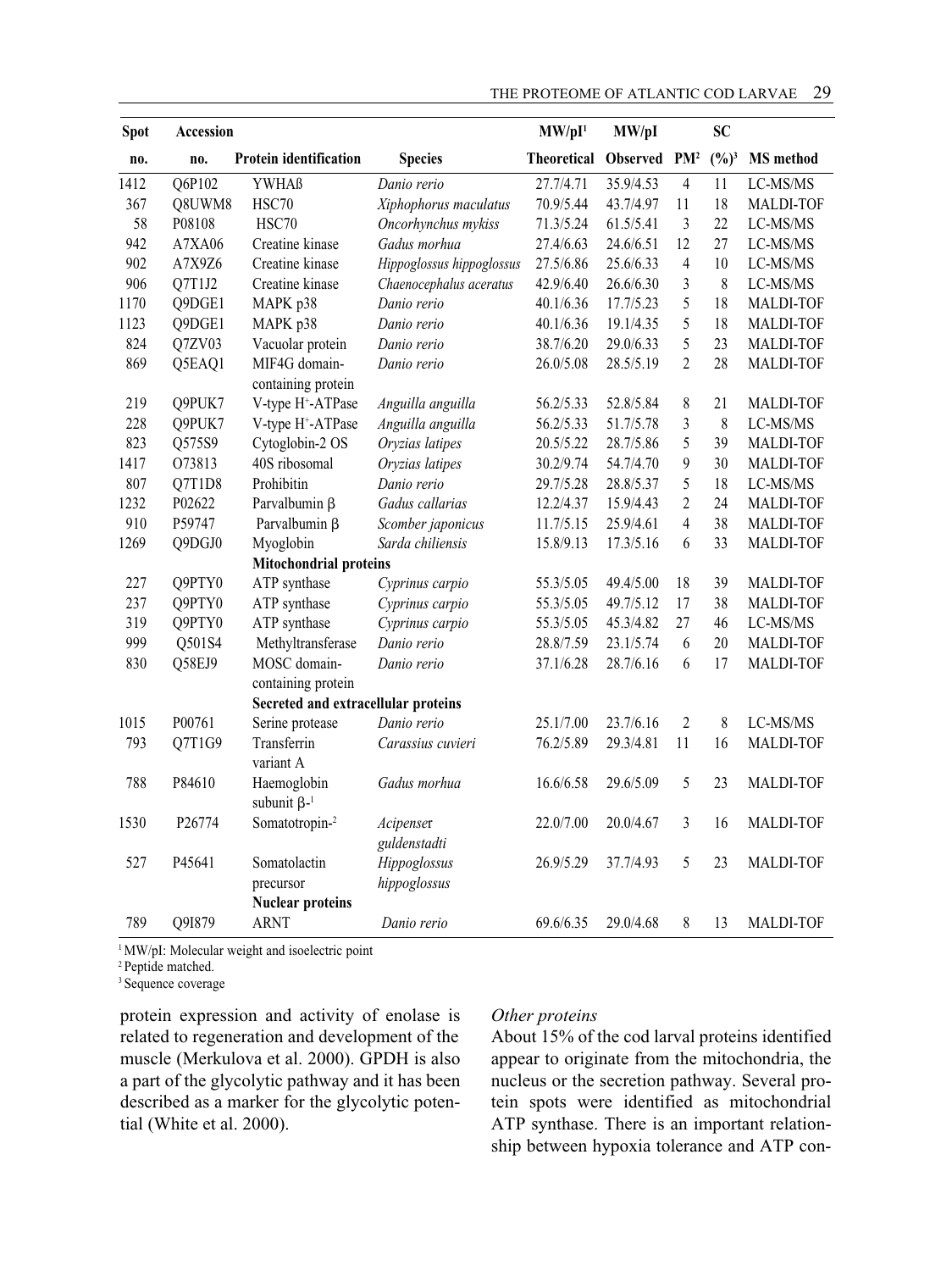centration in tissue; therefore the ability to produce ATP in a stressful environment is fundamental to stress tolerance (Ishibashi et al. 2007). Other proteins identified were the aryl hydrocarbon receptor nuclear translocator (ARNT), transferrin and hemoglobin, which all have been shown to play a role during development and in response to environmental stimuli of fish (Magnadóttir et al 2004, Zinkernagel et al. 2007, Brunt et al. 2008, Caipang et al. 2008).

In conclusion, this study represents the 2-D protein profile of first feeding Atlantic cod larvae (6 dph) and the identification of 77 abundant larval proteins. This is the first step toward a future construction of an Atlantic cod protein database that will be a valuable resource for molecular analysis of marine fish larval development.

### ACKNOWLEDGEMENTS

Mass spectrometry analysis was performed by Aberdeen Proteomics, University of Aberdeen, Scotland. The authors thank the staff at the Marine Research Laboratory at Stadur, Grindavík, Iceland for their help with the cod hatchery. This work was supported by grants from the Icelandic Graduate Research Fund, the University of Iceland Research Fund, the University Research Fund of Eimskipafélag Íslands and the AVS Research Fund.

#### REFERENCES

- **Aebersold R & Mann M 2003.** Mass spectrometrybased proteomics. *Nature* 422,198-207.
- **Brunt J, Hansen R, Jamieson DJ & Austin B 2008.** Proteomic analysis of rainbow trout (*Oncorhynchus mykiss*, Walbaum) serum after administration of probiotics in diets. *Veterinary Immunology and Immunopathology* 121, 199-205.
- **Caipang CMA, Hynes N, Puangkaew J, Brinchmann MF & Kiron V 2008.** Intraperitoneal vaccination of Atlantic cod, *Gadus morhua* with heatkilled *Listonella anguillarum* enhances serum antibacterial activity and expression of immune response genes. *Fish and Shellfish Immunology*  24, 314-322.
- **Cash P 1995.** Protein mutations revealed by 2-dimensional electrophoresis. *Journal of Chromatography* 698A, 203-224.
- **Görg A, Weiss W & Dunn MJ 2004.** Current twodimensional electrophoresis technology for proteomics. *Proteomics* 19, 3665-3685.
- **Ishibashi Y, Kotaki T, Yamada Y & Ohta H 2007.** Ontogenic changes in tolerance to hypoxia and energy metabolism of larval and juvenile Japanese flounder Paralichthys olivaceus. *Journal of Experimental Marine Biology and Ecology* 352, 42-49.
- **Lucitt, MB, Price, TS, Pizarro, A, Wu, W, Yocum, AK, Seiler, C, Pack, MA, Blair, IA, Fitzgerald, GA, & Grosser, T 2008.** Analysis of the zebrafish proteome during embryonic development. *Journal of Molecular and Cellular Proteomics* 7, 981-994.
- **Magnadóttir B, Lange S, Steinarsson A & Gudmundsdóttir S 2004.** The ontogenic development of innate immune parameters of cod (*Gadus morhua* L.). *Comparative Biochemistry and Physiology* 139B, 217-224.
- **Merkulova T, Dehaupas M, Nevers M-C, Créminon C, Alameddine H & Keller A 2000.** Differential modulation of  $\alpha$ ,  $\beta$  and  $\gamma$  enolase isoforms in regenerating mouse skeletal muscle. *European Journal of Biochemistry* 267, 3735-3743.
- **Park JH, Lee JJ, Yoon S, Lee J-S, Choe SY, Choe J, Park E-H & Kim CG 2001.** Genomic cloning of the Hsc71 gene in the hermaphroditic teleost *Rivulus marmoratus* and analysis of its expression in skeletal muscle: Identification of a novel muscle-preferred regulatory element. *Nucleic Acids Research* 29, 3041-3050.
- **Steinarsson A & Bjornsson B 1999.** The effects of temperature and size on growth and mortality of cod larvae. *Journal of Fish Biology* 55, 100-109.
- **Sveinsdóttir H, Vilhelmsson O & Gudmundsdóttir Á 2008.** Proteome analysis of abundant proteins in two age groups of early Atlantic cod (*Gadus morhua*) larvae. *Comparative Biochemistry and Physiology* 3D, 243-250.
- **Sveinsdóttir H, Steinarsson A & Gudmundsdóttir Á 2009.** Differential protein expression in early Atlantic cod larvae (*Gadus morhua)* in response to treatment with probiotic bacteria. *Comparative Biochemistry and Physiology* 4D, 249-254.
- **Sveinsdóttir H & Gudmundsdóttir Á 2010.** Protein expression pattern in two differently fed groups of early Atlantic cod (*Gadus morhua*) larvae. *Aquaculture Nutrition* 16, 662-670.